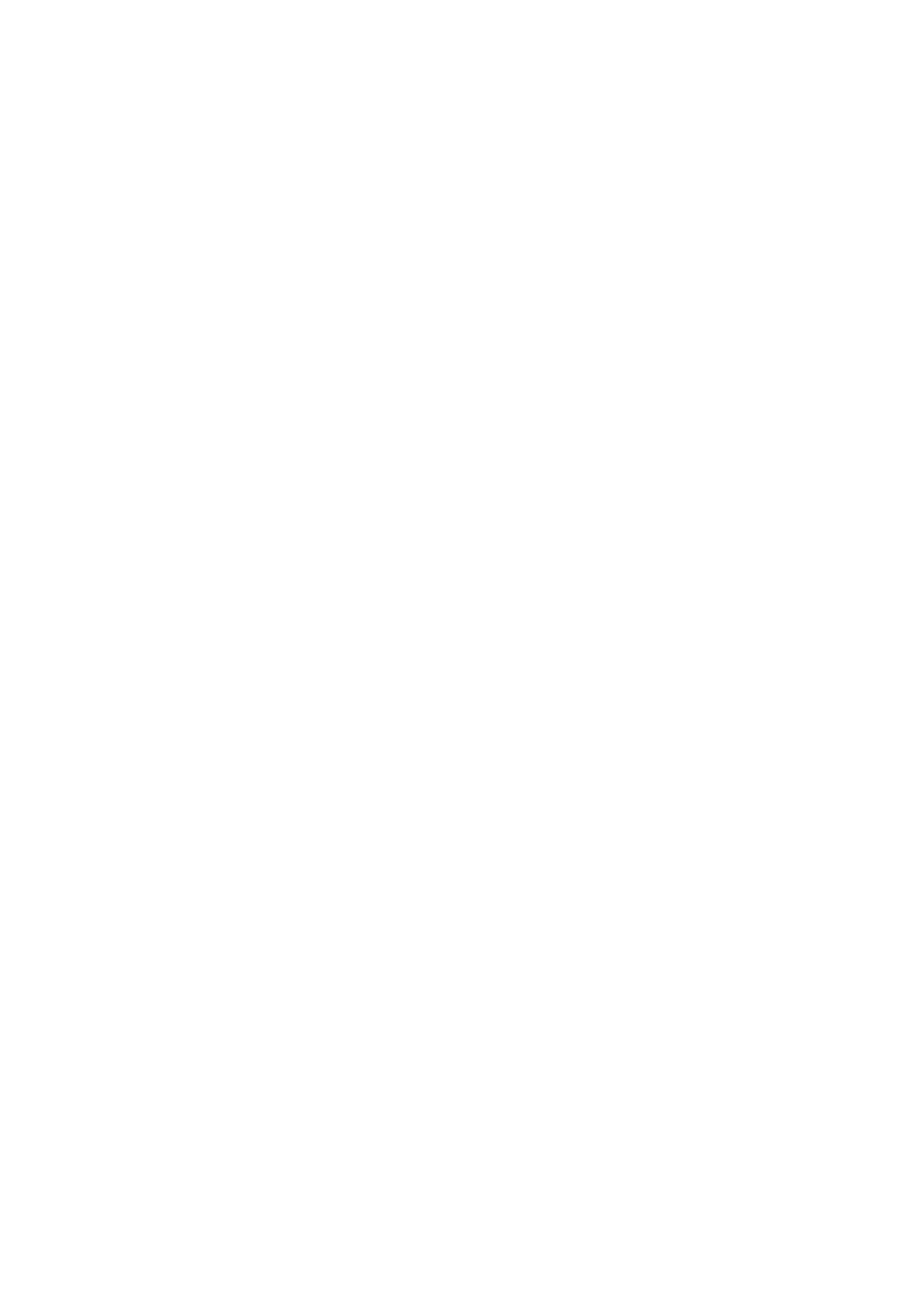The *Document for Human Fraternity for World Peace and Living Together,* signed by<br>the Pope of the Catholic Church, Francesco, and by shaykh Ahmed al-Tayyeb, imam of<br>the Al-Azhar mosque, along with the journey of the Pope the Pope of the Catholic Church, Francesco, and by shaykh Ahmed al-Tayyeb, imam of the Al-Azhar mosque, along with the journey of the Pope to the United Arab Emirates, is an unprecedented event, at an institutional level, in the history of relations between Christians and Muslims.

The general impression is that a new phase is opening, under many aspects, with regards to the relations between our two religions. This phase seems to be moving toward the recognition of the legitimacy, and providence, of the diversity of the Revelations, of theologies, of religions, of languages, and of religious communities. Diversities are no longer being seen as a call to conquest or proselytism, or as an excuse for a mere facade of tolerance, but rather recognised as an opportunity for the exercise and practice of fraternity that represents "a vocation contained in God's plan of creation," as affirmed in the Document itself.<sup>1</sup>

"God is at the origin of the one human family", stated the Pope on this occasion, and out of respect for religious plurality a "recognition of the other" is necessary, a recognition that is "neither forced uniformity nor a conciliatory syncretism"; but one based on the need to "purify the heart from turning in on itself", a warning against placing one's group against or in the place of another. It is significant that all of this is occurring exactly 800 years from the journey of Saint Francis of Assisi to Egypt and his meeting with the Ayyubid Sultan al-Malik al-Kamil. It is auspicious that the events of 1986 in Assisi—the common prayer for Peace and of 2019 in Abu Dhabi—the convergence over the value of human fraternity—can be taken as two cornerstones that from now on cannot be avoided in interreligious dialogue in general, and especially Islamo-Christian dialogue.

An important verse of the Quranic Revelation, that guides Muslims in the relations between Revelations and believers, affirms:

*And unto thee have We revealed the Scripture with the truth, confirming whatever Scripture was before it, and a watcher over it. So judge between them by that which Allah hath revealed, and follow not their desires away from the truth which hath come unto thee. For each We have appointed a divine law and a traced-out way. Had Allah willed He could have made you one community. But that He may try you by that which He hath given you (He hath made you as ye are). So vie one with another in good works. Unto Allah ye will all return, and He will then inform you of that wherein ye differ*<sup>2</sup>*.*

<sup>1</sup> Document for Human Fraternity for world peace and living together.

<sup>2</sup> Holy Quran, V:48.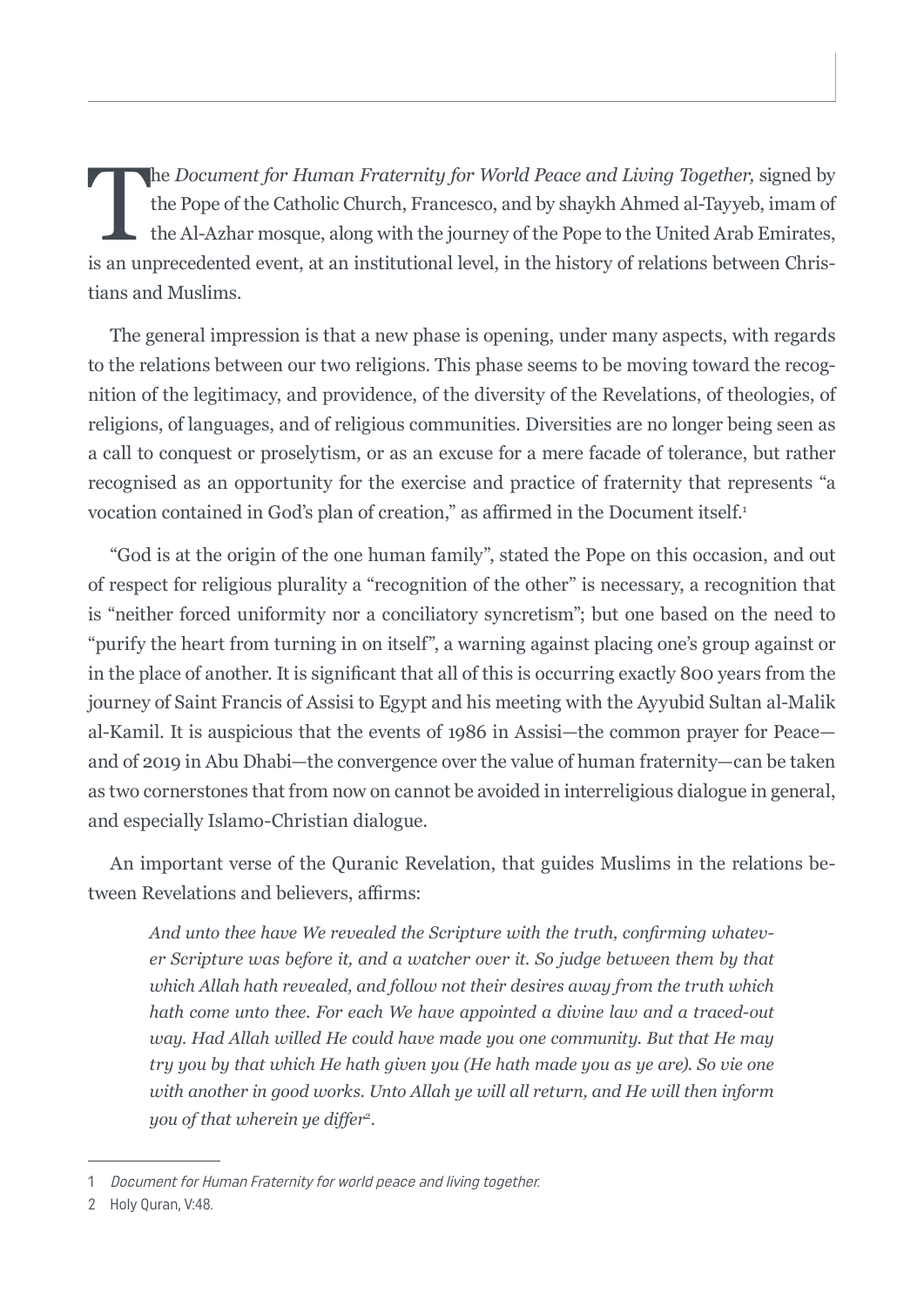This Quranic verse seems to almost echo the content of the letter that Pope Gregory VII addressed in 1074 to the Hammadi Emir an-Nasir, who reigned over Bejaïa, in modern day Algeria:

Almighty God, who wills all men be saved and none to perish, approves nothing in us more fully than that, after his love for God, a man should love his fellow men and that what he would not have done to himself he would do to no one else. Such charity as this, we and you owe to our own more particularly than to other peoples; for we believe and confess to one God, albeit in different ways, and we daily praise and revere him as the Creator and Governor of this world.

Beyond the doctrinal foundations, we also understand the important role of more recent documents and declarations that constitute the history of Islamo-Christian dialogue over the past sixty years, documents that led to the Abu Dhabi meeting and Document for Human Fraternity. Above all, the fundamental documents of the Second Vatican Council, concluded in 1965, and in particular *Nostra Aetate,* marked a crucial moment of opening towards dialogue with other religions, towards brotherhood between faiths and the abandonment of missionarism understood as authoritarian and aggressive proselytism. In 1985, Pope John Paul II, on the occasion of a meeting with the youth of Casablanca, in Morocco, declared with regard to our differences that "it is a Mystery about which one day God will enlighten us, I am sure"; this recognition of the providential mystery of religious differences, was the inspiration for the meeting in Assisi the following year, where religious leaders from across the world came together to pray for peace. Thereafter the idea began to emerge that the Christian concept of God, in its deepest essence, is not fundamentally contrary to the Islamic one, despite its presentation in a formally different way. The truth remains that, despite these differences, the successors of Abraham still turn to the one God, under whom they are united, whilst necessarily remaining distinct from one another on the formal level. On the other hand, the first years of the 2000s were perhaps more complex. This included Pope Benedict XVI's declarations in his speech in Regensburg in 2006, that eventually brought 138 Muslim scholars to write and propose the *A Common Word Document3,* after which the Catholic-Muslim Forum was established and began to consider the twofold commandment of love of God and love of the other as a common word that can bring light to relations between Christian and Muslim believers.

<sup>3</sup> A Common word between us and you - (2007), signed by 138 Muslim scholars and addressed to all the Christian religious leaders. Preceding this letter were the Amman message (2004) and the Open letter of the 38 Muslim scholars directly addressed to Benedict XVI.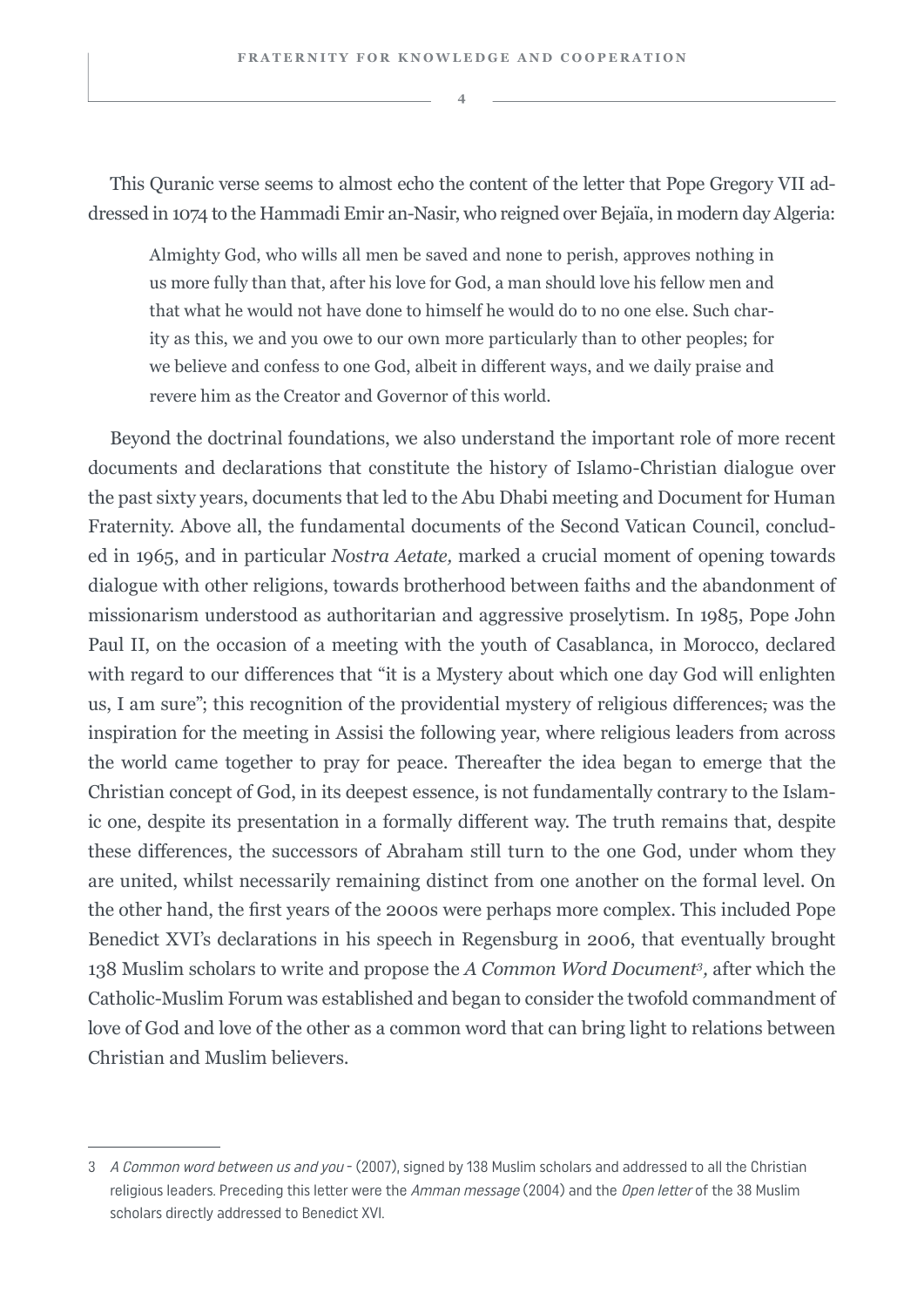The Kingdom of Saudi Arabia during King Abdullah announced the initiative of Interreligious dialogue with different religions and cultures, this was followed by a meeting with Pope Benedict in 2007 and launched KAICIID in 2012. The Center focuses on linking religious institutions and leaders and policy makers to collaboratively confront global challenges that affect all Nations.

The *Document for Human Fraternity for World Peace and Living Together* is part of this lineage, and is the second official document that Pope Francis has signed with another religious leader, the first being the declaration signed in Cuba in 2016 with Patriarch Kirill of the Christian Orthodox Church of Russia. There have already been various positive comments and expressions of approval for the Abu Dhabi event and for the Document that was read and signed on that occasion; however, there have also been objections from the usual literalists and exclusivists that are unfortunately present on both sides. Among the positive and constructive responses, we cite as example the comment made by the network of European Muslim scholars, EuLeMa, and in the Catholic environment, the interesting comment that appeared on the Catholic review *Aleteia*. 4 We would like to second these statements, taking them as an occasion to make some reflections on the themes put forth in the Document.

Interreligious dialogue is recommended by the Quran with the goal of putting it into practice "in the best of ways", and nowadays it is of vital importance for at least three reasons. First of all, the modern world emerged not merely at the margins of religious values, but actually in opposition to religion as such. It is therefore important to change modernity's view of the religions. Second, the religions face a common challenge — nothing less than the end of human civilization as we have known it. Believers must contribute to the common search for a new civilization. Third, our time is dominated by injustice, oppression, xenophobia, the decline of democracy throughout the world, and the growth of every sort of ideological extremism. These forces can only be fought on the grounds of solidarity—not only between religions, but between all human communities.

\*\*\*

<sup>4</sup> Giovanni Marcotullio, Se Gesù è l'unico salvatore, come può Dio aver voluto le religioni? (https://it.aleteia. org/2019/02/11/documento-papa-francesco-al-tayyib-pluralismo).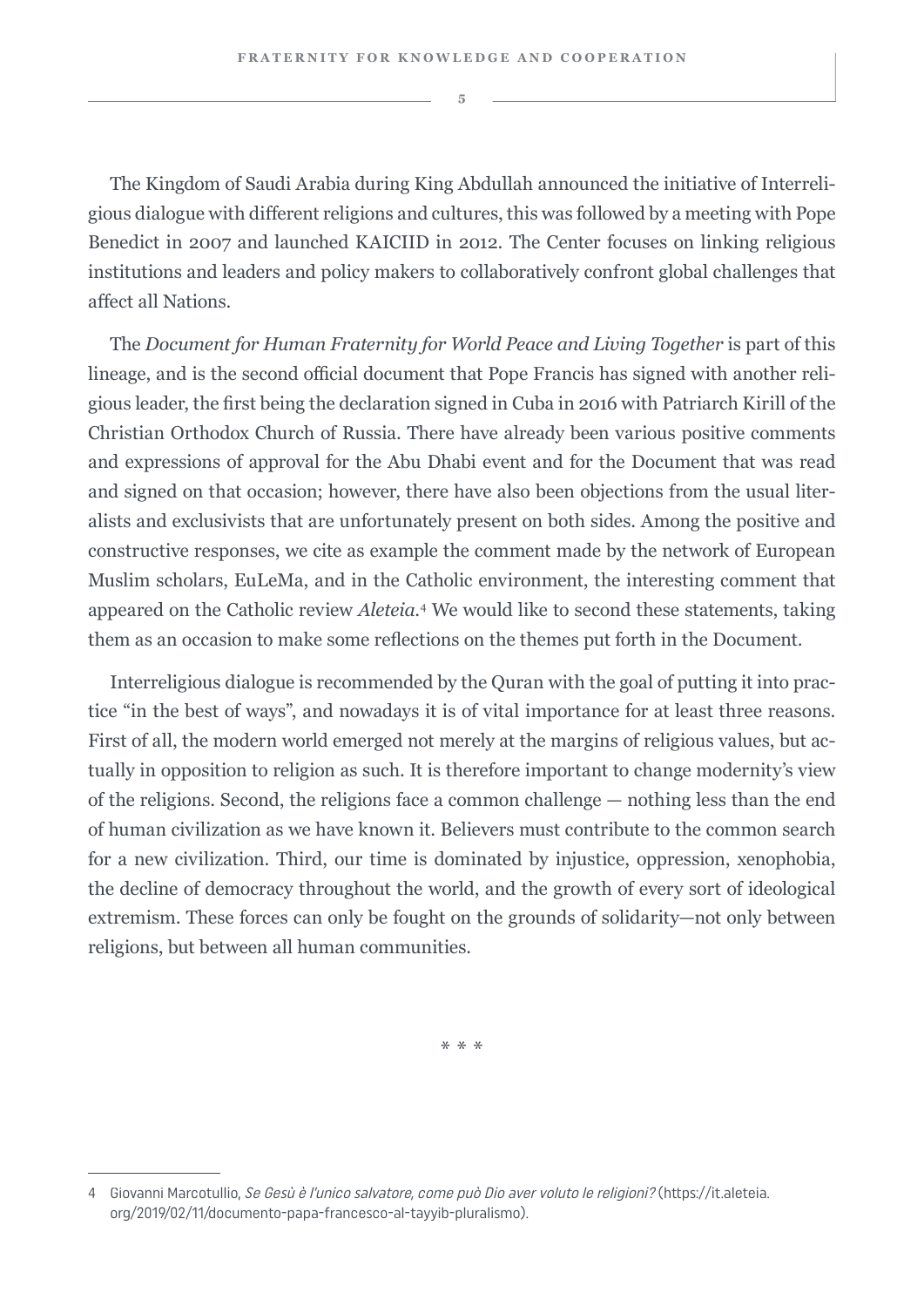From our point of view there are three types of dialogue between faiths: one of convenience, one of reality, and one of principle. The dialogue of convenience aims to avoid all thorny issues, it is a false, vague, horizontal approach, one that abolishes traditional doctrines, sacred symbols and ways of grace; in order to reconcile two adversaries it suffocates them both; this is certainly the quickest way to achieve a false peace that has been substituted for truth. Inspired by a philosophical indifference, or by a relativist universalism, the characteristic of this dialogue is the dissolving of values. This is a false dialogue because instead of recognizing and supporting religions and their sacred foundations, it ends up providing a cheap conception of human rights, above all promoting, in the place of true spirituality, the "right to indifference".

For persons who are sensitive to spirituality and contemplation, to support one another in exclusively material or sentimental terms is neither true support nor true fraternity. To those engaged in this type of dialogue, the following question is addressed: are we sure that we truly know the nature of the Good we desire, before seeking it for ourselves and then imposing it on others<sup>5</sup> ? The Document for Human Fraternity certainly does not propose this type of dialogue.

A second type of dialogue we might call "de facto" or "reality based": this consists of an understanding of religious people and the institutions that represent them on the basis of their common acceptance of certain moral values and metaphysical concepts, and in the understanding that they are faced with the common threat of secularization. This is the type of interreligious dialogue upon which the Document mainly focuses: "Dialogue among believers means coming together in the vast space of spiritual, human and shared social values and, from here, transmitting the highest moral virtues that religions aim for"<sup>6</sup>.

Justice, goodness, beauty, fraternity and peace on the social level are "anchors of salvation" for all, but they can certainly not be substituted for the salvation of the soul, just as the means are not a substitute for the end. It is a matter of creating conditions for a shared and necessary peace such as Dante strove for, so that it is possible for all to live a life oriented to the search for God, the highest and last objective that mankind can aspire to. This type of dialogue constitutes a necessary step towards the third type of dialogue, which we see as the most desirable of all.

<sup>5</sup> "No man is a true believer unless he desires for his brother,what he desires for himself" teaches the Prophet Muhammad, and "Love your neighbour as yourself" teaches Christ.

<sup>6</sup> Document for Human Fraternity for World Peace and Living Together.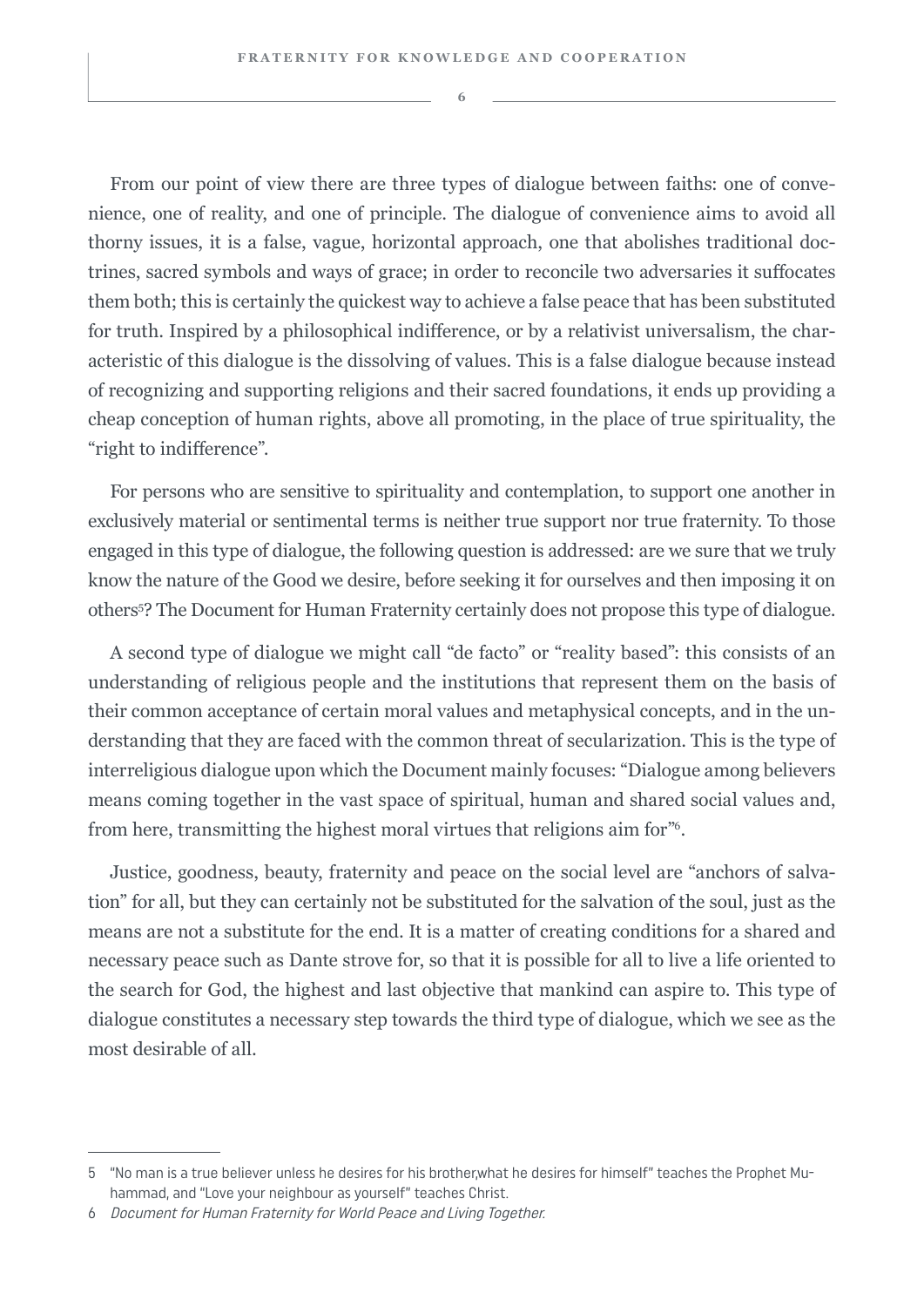This last type of dialogue can be called the one of "principle", or "dialogue at the summit": it consists in recognizing the mode of Knowledge that discovers the one Truth above the veil of multiple forms. Saint Basil, commenting on the beginning of the Gospel of Saint John, exclaimed, "Don't forget 'In the Beginning'! The culmination of the Principle cannot be understood while that which is outside of the Principle cannot be found." 7 To reach this objective, the one we consider to be of the greatest worth, there appears to be a long way to go.

\*\*\*

Secondly, In addition to Knowledge it is important to consider Fraternity, which provides the title to for this document and which should be understood, by both believers and humanity in general, as an ontological value to remember, rediscover, and practice. Regarding this, we wish to draw attention to some teachings of the Islamic Tradition regarding fraternity in its two fundamental aspects. First of all, men are brothers because they ontologically attest to the divine authority, as the Quran affirms:

*And (remember) when thy Lord brought forth from the Children of Adam, from their reins, their seed, and made them testify of themselves, (saying): Am I not your Lord? They said: Yea, verily. We testify. (That was) lest ye should say at the Day of Resurrection: Lo! of this we were unaware8.*

Also, fraternity is expressed at different levels depending on the spiritual family to which one belongs. A tradition of Muhammad the Prophet of Islam says: "The prophets are paternal brothers, their mothers are different"9. The believers and the communities that connect them to their founding Prophets are therefore called upon to live this fraternity, a fraternity that is not only human, but above all prophetic, in terms of the common spiritual paternity and generation that brings believing communities together and renders them brothers. This second level of fraternity is like a specification of the first: there are various spiritual families that make up humanity, connected to one another through a relationship of fraternity, both between the components of each specific community and between the different communities themselves. These connections operate on distinct planes, yet all of them descend from a common and single origin. These two different levels of fraternity should be distinguished and thereby made to harmonize with one another without confusion.

<sup>7</sup> Saint Basil, Homily XX, 1.

<sup>8</sup> Holy Quran, VII:173.

<sup>9</sup> Prophetic tradition (hadith) reported by al-Bukhari.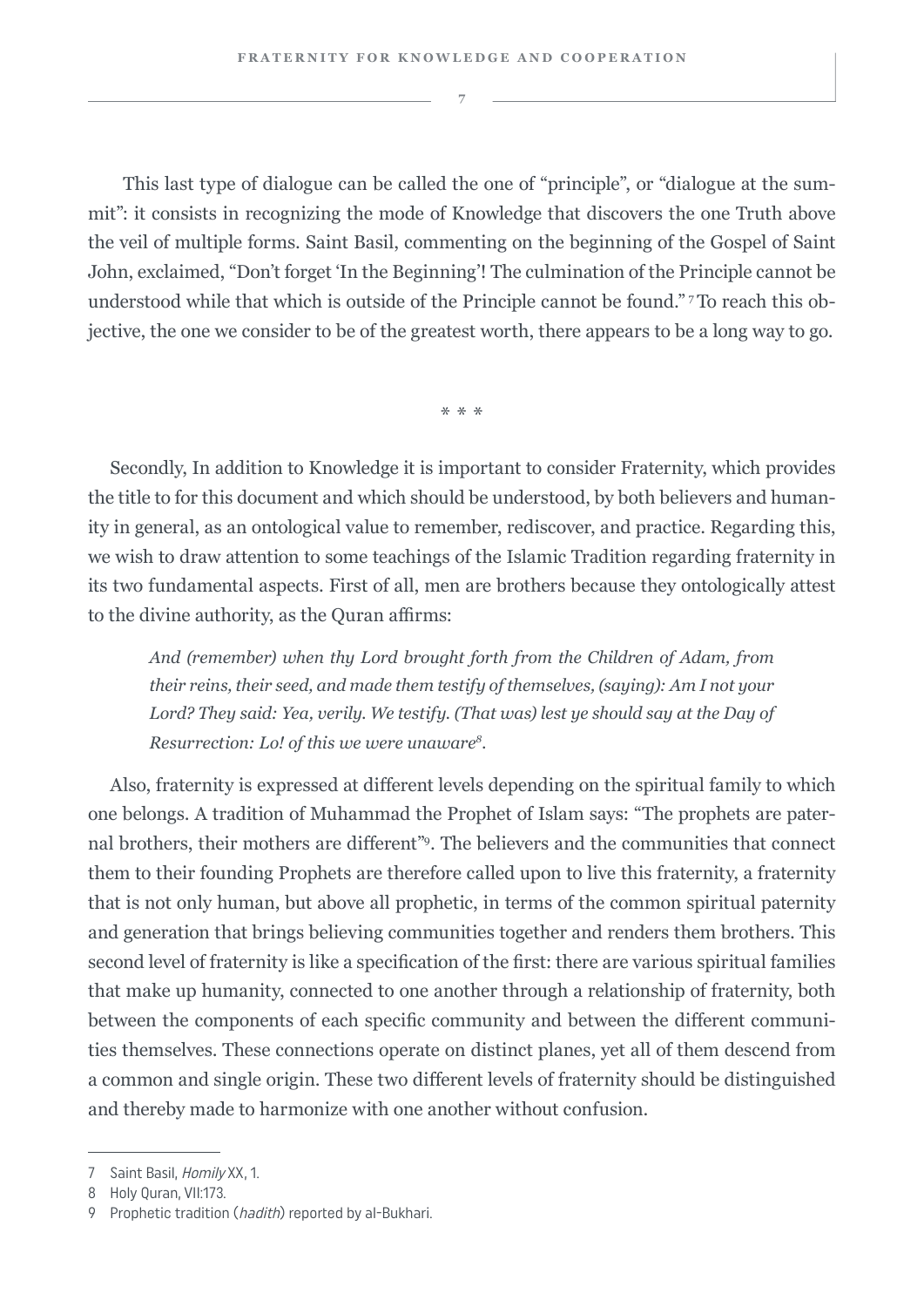This fraternity, of precious value for all religions, needs to be achieved at different levels. The Document develops some of the most important of these levels — namely, the dignity of human life (men and women, children and elders), family, justice based on mercy, freedom of the person, freedom of religion, the protection of sacred spaces and spaces of worship, condemnation of pseudo-religious fundamentalism, the culture of dialogue and tolerance, dignified citizenship, the protection and recognition of minorities, the relations and understanding between East and West.

The convergence between East and West—the "embrace" as defined in the Document based on the "culture of dialogue"<sup>10</sup> and on "reciprocal understanding" 11 represents, in the eschatological times in which we live, a true necessity and a sign of the Mercy of God. In asserting that "The West can discover in the East remedies for those spiritual and religious maladies that are caused by a prevailing materialism" 12 the Document demonstrates great foresight with regards to the potential of interreligious dialogue. The form of dialogue that it proposes is not that of good intentions, but rather the dialogue of faith in God, a dialogue reflecting the recognition of metaphysical principles, a dialogue that, without doctrinal compromises, allows the transparency of the One Divine Reality to emerge.

This kind of dialogue allows men and women of the different Revelations given them by God to come together peacefully and recognize one another in their common origin.<sup>13</sup>

What comes to mind are the words of Shaykh Abd al-Wahid Pallavicini, representative of Islam at the meeting promoted by Pope John Paul II in Assisi in 1986:

This will be the true ecumenism at the summit, the only one that can lead towards true peace, that peace that does not derive only from justice and is not one that occurs at all costs, but is founded on a superior justice that can come only from the mutual recognition of the spiritual validity of our different faiths, of that Abrahamic Tradition of which we are all part.<sup>14</sup>

<sup>10</sup> Document for Human Fraternity for World Peace and Living Together.

<sup>11</sup> Ibid.

<sup>12</sup> Ibid.

<sup>13</sup> The Sacred Quran refers to God as "Lord of the East and West" (Holy Quran, LXXIII:9).

<sup>14</sup> Abd al-Wahid Pallavicini, L'Islam interiore, Il Saggiatore, Milano 2002, p. 91.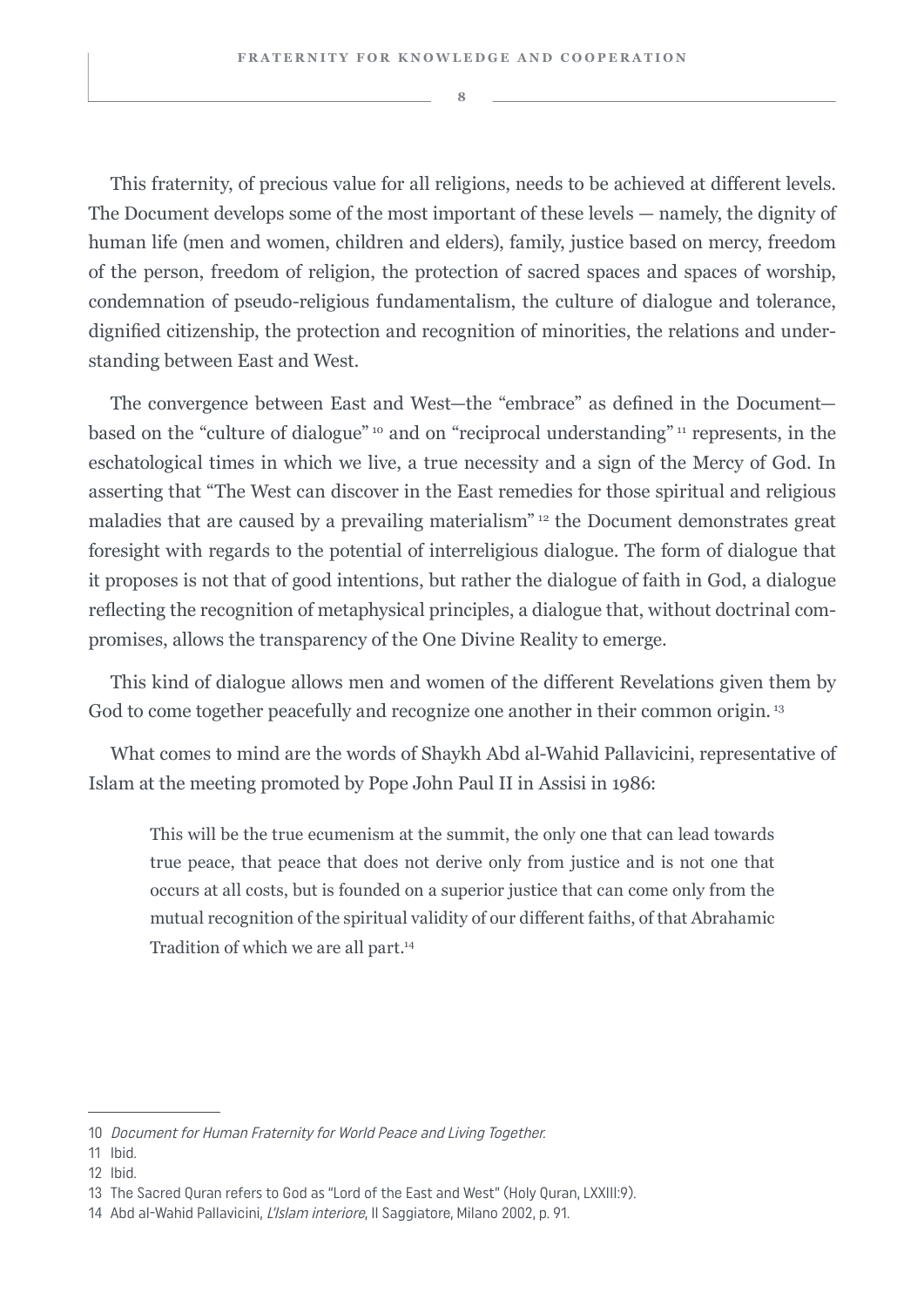The Document repeatedly affirms the centrality of faith:

*We affirm also the importance of awakening religious awareness and the need to revive this awareness in the hearts of new generations […]. The first and most important aim of religions is to believe in God, to honour Him and to invite all men and women to believe that this universe depends on a God who governs it. He is the Creator who has formed us with His divine wisdom and has granted us the gift of life to protect it. 15*

In this case, the Document takes into consideration the danger of "a desensitized human conscience, a distancing from religious values", as well as that of "prevailing individualism accompanied by materialistic philosophies that deify the human person and introduce worldly and material values in place of supreme and transcendental principles"<sup>16</sup>. Faith, however, is not complete if it does not reflect a lived religious practice that transforms hearts. If it is true that there should not be any coercion in religion, it is also true that, if the rites and their protection are overlooked, there is a secularization of religion itself <sup>17</sup>.

The protection of religious minorities and places of worship becomes a necessary consequence of the reciprocal support of the adoration of the one God: "The protection of places of worship – synagogues, churches and mosques – is a duty guaranteed by religions, human values, laws and international agreements".<sup>18</sup> Spiritual centers, that recall the primordial spiritual center, represent the terrestrial Jerusalem from which to elevate oneself in order to reach the celestial Jerusalem, according to the words of Christ: "The Peace that I give you is not that of this world"19.

<sup>15</sup> Document for Human Fraternity for World Peace and Living Together.

<sup>16</sup> Ibid.

<sup>17</sup> The Church Fathers taught that "the Word of God was made flesh so that we could be deified." (Saint Athanasius of Alexandria, *Treaty on Incarnation*, n. 54) and that "if God made himself man so that man could make himself God" (Saint Augustin of Hippo, Discorso 371,1).

<sup>18</sup> Document for Human Fraternity for World Peace and Living Together.

<sup>19</sup> Gospel of St. John 14, 27.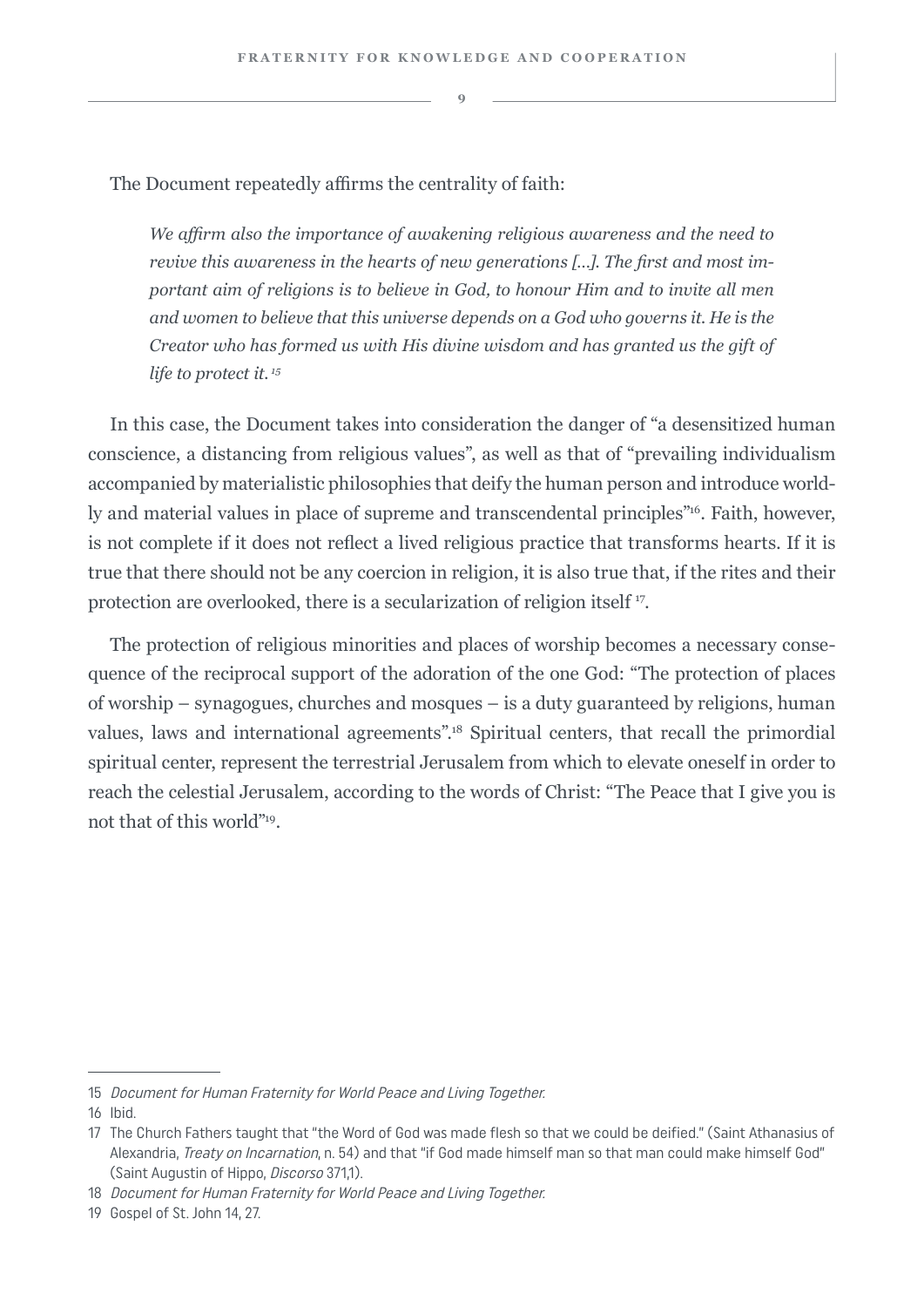The text of one of the covenants sanctioned by the Prophet Muhammad and the Christians states:

If the Christians approach you seeking the help and assistance of the Muslims in order to repair their churches and their convents, or to arrange matters pertaining to their affairs and religion, these [Muslims] must help and support them. However, they must not do so with the aim of receiving any reward or debt. On the contrary, they should do so to restore that religion, out of faithfulness to the pact of the Messenger of Allah, by pure donation, and as a meritorious act before Allah and His Messenger.20

The path to be walked together is that of "justice based on mercy" 21. And by "based on mercy" we do not mean a lax justice, permissive and without rules, but rather a way to exorcise the inquisitional formalism and the obsessive concentration on the differences that have to be put forward, that can distract from the only truly fundamental concentration—the concentration on God.

\*\*\*

Beyond our generally positive reaction to the Document, it also seems necessary to make some cautious reflections, in the form of a warning with regards to a latent danger —one that does not place blame anywhere except upon ignorance—that the values mentioned by the Document, and recalled in this comment, might be interpreted or practiced in a partial or excessive way, outside the field for which they were designed by the Creator. Fraternity, mercy and spirituality should not be exclusively understood or practiced in a sentimental and emotional way. This is a latent risk that is always present when one enthusiastically undertakes the path of knowledge and love. It is not a matter of denigrating or eliminating good feelings or healthy emotions, simply of not forgetting their fundamental aim: to melt the hardness of the heart before the revelation of the more elevated and profound levels of the unity in God.

<sup>20</sup> J. A. Morrow, The Covenant of the Prophet Muhammad with the Christians of the World. New York 2013

<sup>21</sup> Document for Human Fraternity for World Peace and Living Together.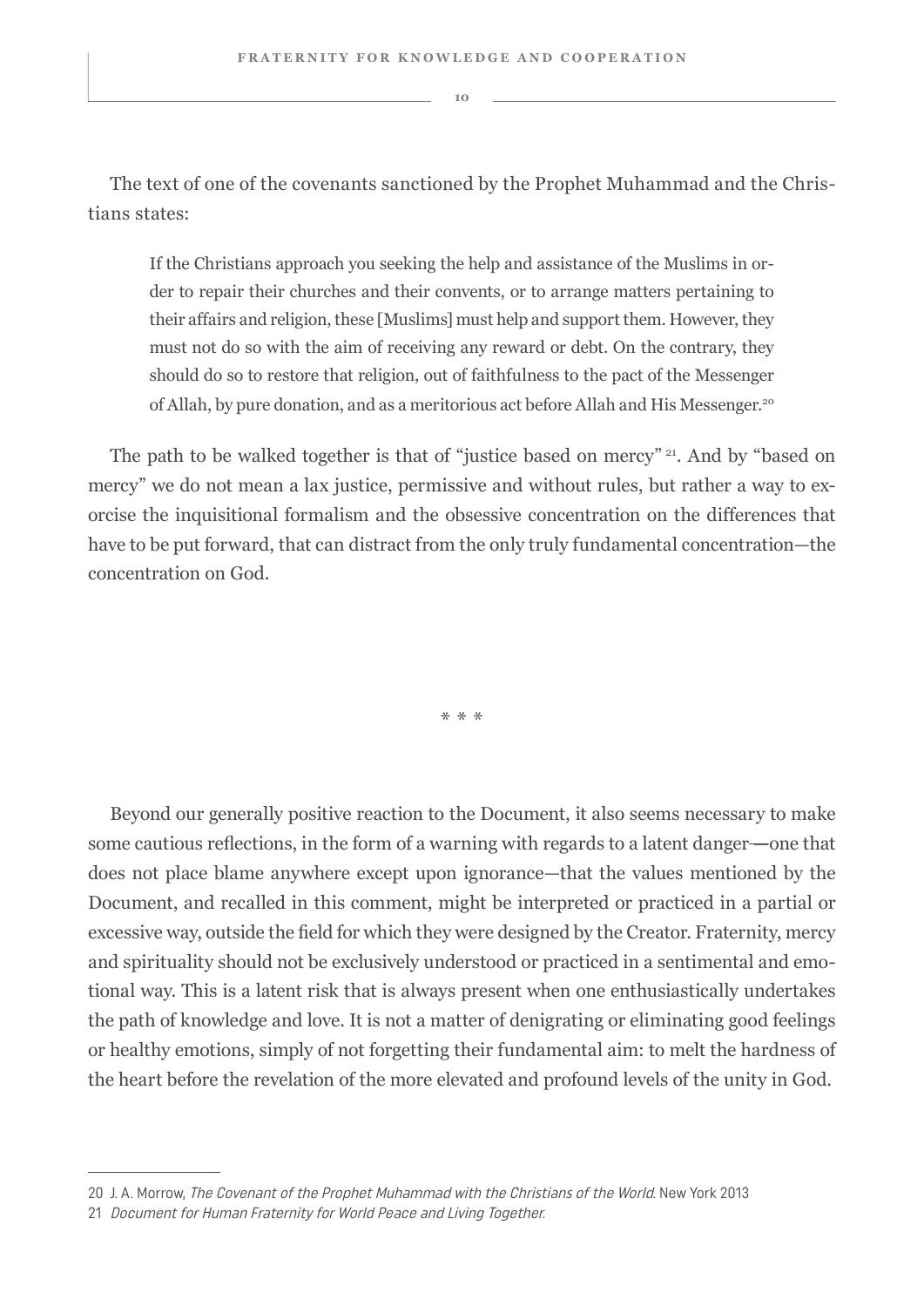Let us return for a moment to the main theme of the Document—fraternity. It is necessary to understand clearly what is meant by this word in order to avoid misunderstandings or manipulations. Fraternity in diversity is the cornerstone of the text, but there is a danger that this concept might be interpreted in too sociological or psychological a sense. In this case we would be left with a solely human, "too human" interpretation of religious fraternity, according to which man would be adored as he is, worshipped instead of God, despite the continued use of the word "God" as a mere formality, a word no longer referring to a Reality that we aspire to know. A respect for differences should not become an excuse for the adoration of the particular and the phenomenal in and of itself, where contingency replaces the Eternal. On the other hand, understanding fraternity in a vague and general sense, in the absence of sound theological principles, would lead to an insipid indifference. The "general" meaning of "human fraternity" and the "specific" theological meaning should not be confused or allowed to cancel each other out: loss of the specific leads to empty indifference, while loss of the general leads to idolatry of the most insignificant phenomena.<sup>22</sup>

In saying this, we intend to express our disagreement with some of the critiques leveled at the Document on the question of fraternity, critiques made by both Muslims and Christians. According to them, true fraternity can only exist between members of the same religious community, whereas the fraternity between Muslims and Christians has no theological foundation. It is, however, fundamental to remember that the "general" fraternity between human beings is based on a teaching inherent in both the Muslim and the Christian Revelations; it is this mode of fraternity that in no way annuls specific fraternity, but is rather a consequence of it. To be "brothers in Christ" or "companions to the Prophet" does not imply that there must be an hostility between brothers and companions; in fact, there could be an even greater loyalty to our respective spiritual Teachers if the richness of the forms they brought could be understood as a way to vie with each other in good deeds. In this way we might come to a deeper understanding of the Absolute, Metaphysical, and Single Truth based on the recognition of a shared metaphysical perspective and the inner tension that is proper to the traditional forms through which this Truth manifests, a tension that does not posit cultural relativism but, rather, a mysterious and fully blessed spiritual participation by every believer in their specific "religious grammar" through which the Will and the Mercy of God transmits Its intelligible signs in a sacred communication.

<sup>22</sup> In this sense the Document specifies: "It is important to pay attention to religious, cultural and historical differences that are a vital component in shaping the character, culture and civilization of the East".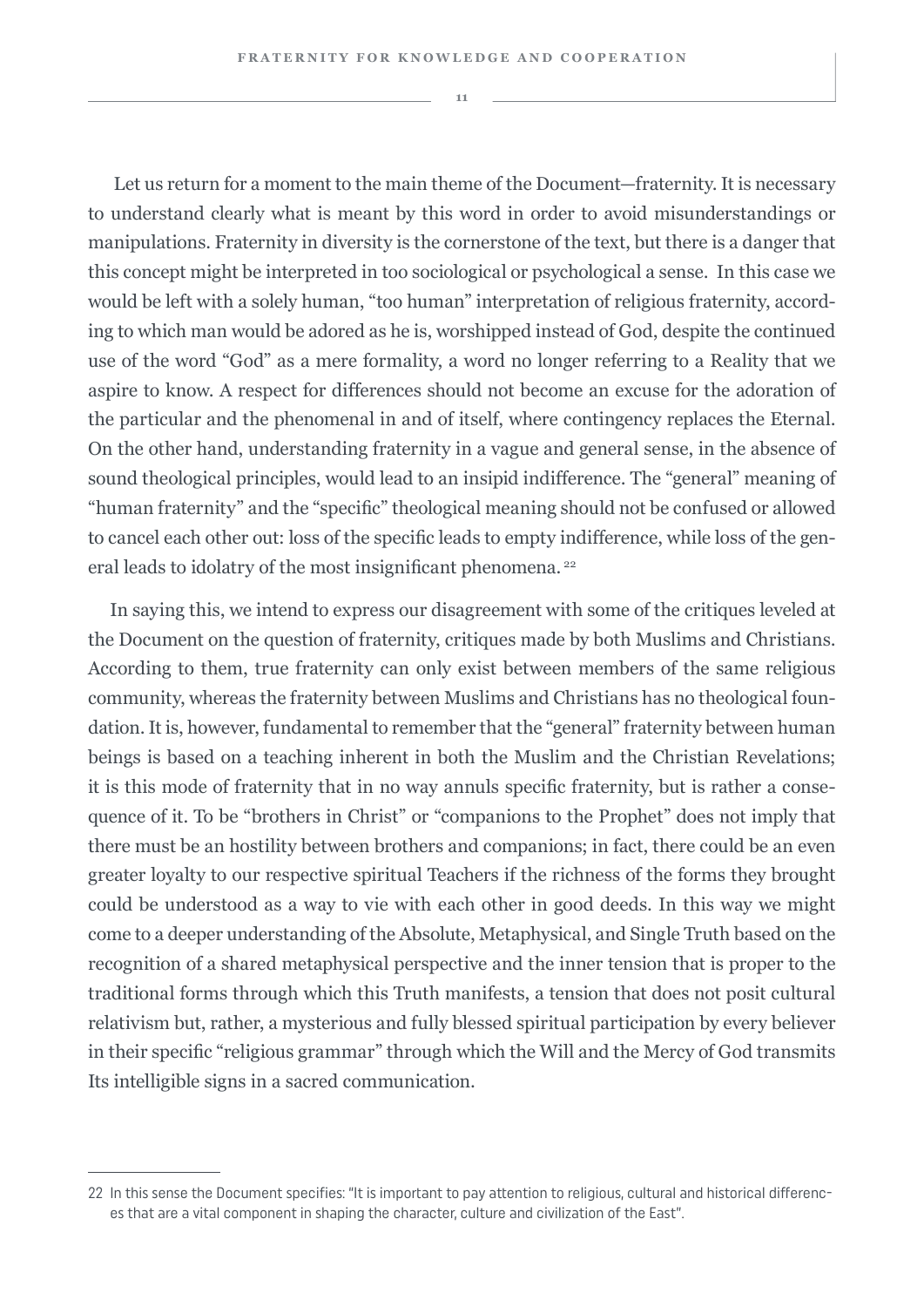Such a mystery becomes even more priceless when every believer is able to respect, even in the brother of another culture and religion, the full dignity of a faith in its different and providential "grammar" and to recognize in this "pluralism" the signs of an extraordinary Will and Mercy of the One God, thus abandoning all claims to an apologetic exclusivism and rejecting the arrogant denial of another God-revealed faith. In fact, it is not a matter of understanding religious pluralism as the legitimation of the "confusion of tongues" that supervened after the presumptuousness of the tower of Babel, but, rather, of respecting the differences between the languages, symbols, rites, doctrines and dogmas and at the same time recognizing a superior language shared among believers, which might form the basis for a deeper respect and collaboration between brothers in contemplating the infinite articulations and aspects of the divine expression. A greater understanding of this superior language might lead to dialogue aimed at better understanding His Monologue, and to a re-establishment of the purity of the Intellect in the simplicity of human life and the complexity of human history.

It is equally crucial not to reject objectivity, depth, discernment, and even knowledge itself in the name of fraternity, either now, at the beginning of this great fraternal dialogue, or in any future stages of it. Fraternity does not mean renouncing the good and the true (that would be to compromise Principle), but rather to learn how to put all things, including humanity, in their proper places. In order to recognize the dynamic by which everything integrates harmoniously in Unity without making Unity the product of personal imagination, it is fundamental to know how to disregard biased and conditioned thinking (whether apologetic, theological, or cultural) with regards to doctrines and symbols, as well as when considering history and contemporary events, whether pleasant or unpleasant.

\*\*\*

Following these brief critical reflections that we felt it necessary to share given the historical importance of the meeting between the Catholic Pope and the Imam of al-Azhar, and the Document which resulted, we wish to express our great sense of satisfaction at the achievement this occasion represents, and we hope that this will be a starting point (and also a point of no return) challenging us to truly dedicate ourselves, as men, as brothers, and as religious people, to the discovery and practice of these treasures of spiritual and metaphysical knowledge that the religious Traditions continue to hold in trust.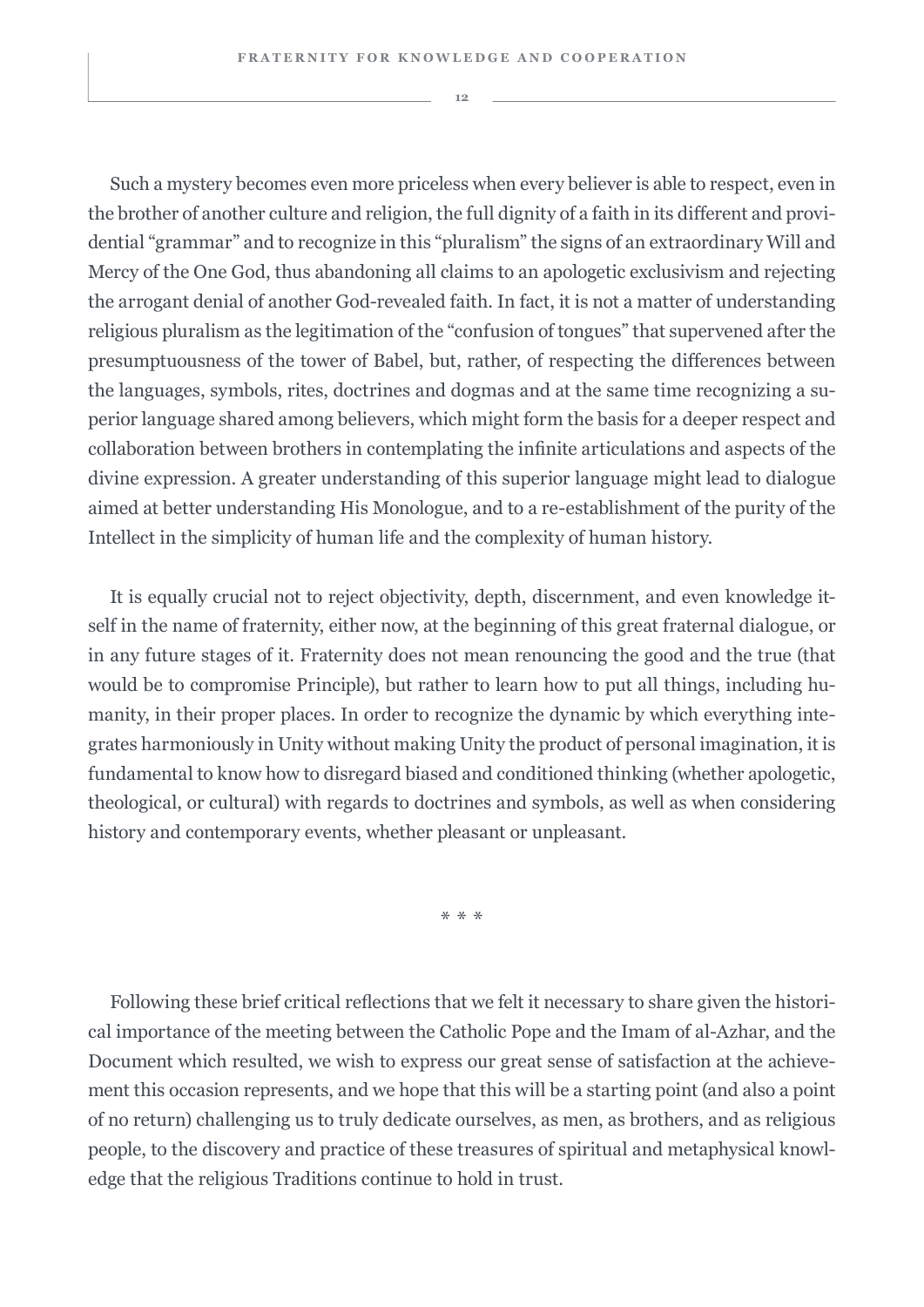We pray that the Document for Human Fraternity will be of substantive aid in reinforcing unity both inside each religious community and in the intellectual exchange between them, in a fruitful in a fruitful engagement of differing positions. We hope that, through it, the Islamic community worldwide may find a renewed impulse and inspiration toward internal dialogue, thereby allowing its natural "unity in diversity" once again to become a communally shared value. The Islamic tradition is rich in diversity, including different legal and theological schools, and it is important that an inviting and brotherly space be provided for all groups to join in dialogue and fraternity. Within Islam, this includes outreach and understanding of both Sunni Islam and of Shi'a Islam, which has historically been underrepresented but has much to offer global religious dialogue. A call for human fraternity and sectarian de-escalation is especially important in a context of increased sectarian violence and discrimination across the world including within the global Muslim community. We pray that practices such as excommunicatory violence (*takfirism*), are brought to an end, and that inclusive Muslim unity be forged while building on significant prior achievements such as the Amman Message that established intra-religious acceptance across various Muslim schools. From this common effort toward a renewed circulation of ideas and insights from within the Islamic world, we hope that concrete actions may arise, either as continuations of past efforts or as new initiatives, in order to increase the number of religious representatives directly engaged and widen the scope of their influence.

As this new step in the Islamo-Christian dialogue matures, it will be equally important to accept, together with the points we hold in common, those necessary asymmetries that may emerge from both a formal and a doctrinal point of view, so that each may learn to accept the theological expressions of the other's religion without judging them on the basis of their own, insofar as we respect each others' specific jurisdictions. We need to cultivate mutual respect between our different communities on the basis of our common proclamation that God as One, helping each other to remember that our central aim is to honour the name of the Lord, especially in the difficult times that our humanity is now passing through.

It is for the attainment of this goal, as interreligious relations and Islamo-Christian dialogue continues, that we find it important and opportune to give wider expression to certain actors who could truly play a prominent role—namely, the contemplative orders, that is to say the Christian monastic orders and the Sufi orders of Islam, those who are custodians and cultivators, in different forms and at different levels, of the contemplation of God, since it is from this perspective that they call one another "brothers".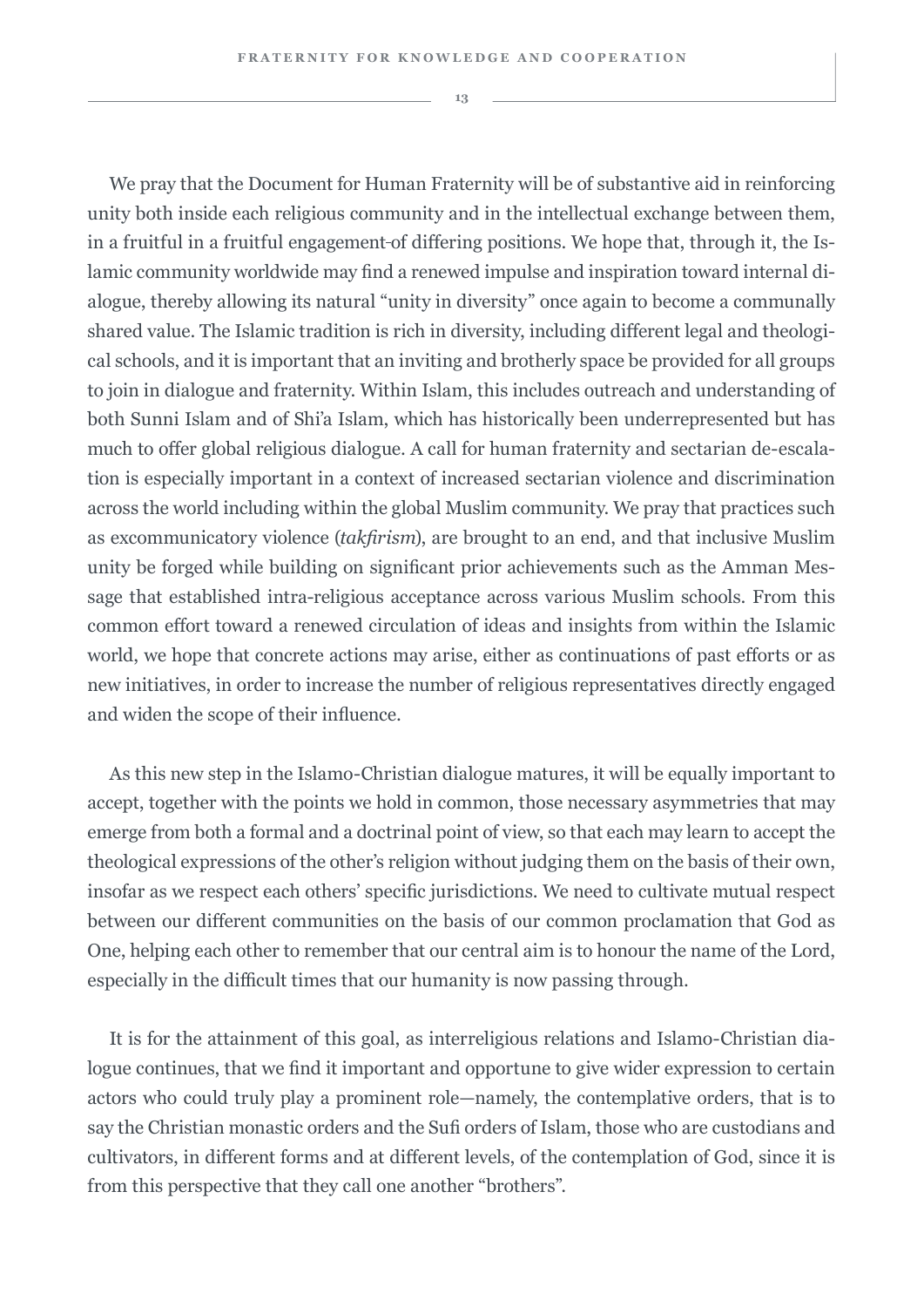It is no accident that the meeting between Saint Francis and the Sultan, an example that still has a positive impact in the East and West today, occurred at a time in which these religious orders emerged, blossomed, and renewed themselves. On the one side, the Franciscans (1209), the Dominicans (1216) and the Hermits of Saint Augustine and the Carmelites, and on the other side the Qadiriyya, the Rifa'iyya, the Suhrawardiyya, and shortly after, the Chishtiyyah and the Shadhiliyya.<sup>23</sup>

What true understanding can there be at the summit if there is not a common orientation towards the Eternal, a will to elevate ourselves from the temporal contingencies towards the Face of God? In the past, the contemplative orders were fundamental bastions of orthodoxy and spirituality, both in Christianity (Catholic and Orthodox) and in Islam (*Sunni* and *Shi'a*), and nothing prohibits them from carrying out this role once again, serving also as mediators between both the believers and religious of our two faiths, for a true spiritual understanding—strictly avoiding any shadow of syncretism—whilst waiting for the eschatological denouement to our human drama, whose final nature and outcome lies in the mystery of the Divine Will.

> **MUSTAFA CERIC**, EULEMA, BOSNIA **MUHAMMAD BECHARI**, WMCC SECRETARY GENERAL, UAE **NEDZAD GRABUS**, ECRL, MUFTI SLOVENIA **YAHYA PALLAVICINI**, COREIS, ITALY **ABD AL-HAQQ GUIDERDONI**, IFCM, FRANCE **HAMZA YUSUF HANSON**, FORUM FOR PEACE IN MUSLIM SOCIETIES, UAE **YUSUF CASEWIT**, ISESCO, USA **MUHAMMAD SAMMAK**, CHRISTIAN-MUSLIM ARAB GROUP, LEBANON **MUHAMMAD ABU-NIMER**, KAICIID, AUSTRIA **MUSTAFA CHERIF**, ALGERIA **JEAN ABD AL-WADOUD GOURAUD**, IHEI, FRANCE **MUHAMMAD SALAH AL-DIN MESTAOUI**, TUNIS **CHEIKH AHMAD TIDJANI**, CADRE UNITAIRE DE L'ISLAM, SENEGAL **JAWAD AL-KHOEI**, NAJAF, IRAQ **IBRAHIM MOGRA**, MCB, UNITED KINGDOM **SAYED ALI ABBAS RAZAWI**, AHLUL BAYT SOCIETY, SCOTLAND **ELKHIDRU ABDUL-BAAQ MUHAMMAD**, UNION AFRICAN ULAMA, NIGERIA **SYED MUHAMMAD ABD AL-KHABIR AZAD**, PAKISTAN **MOHD HASBI ABU BAKAR**, JAMIYAH, SINGAPORE **MOHAMMAD HASBI BIN HASSAN**, PERGAS, SINGAPORE **ILYAS ISLAM JOHN ANDREW MORROW**, THE COVENANTS OF THE PROPHET FOUNDATION, CANADA **SYED SALMAN CHISHTY**, CHISHTY FOUNDATION, INDIA

<sup>23</sup> From our point of view, this correlation is completely legitimate, and its model before the letter can be considered the profound and mysterious relation of exchange and teaching that tied a venerated khorasanian saint, Ibrahim ibn Adham, and a Christian monk named Simeon, in the middle of the 8th century C.E. Not to mention the dialogue between St. Gregory Palamas and certain Sufis, or Sufi-influenced sages, during his period of detainment under the Ottoman Empire; Palamas' doctrine of the "uncreated Divine energies" has much in common with the Islamic doctrine of the Names of God.